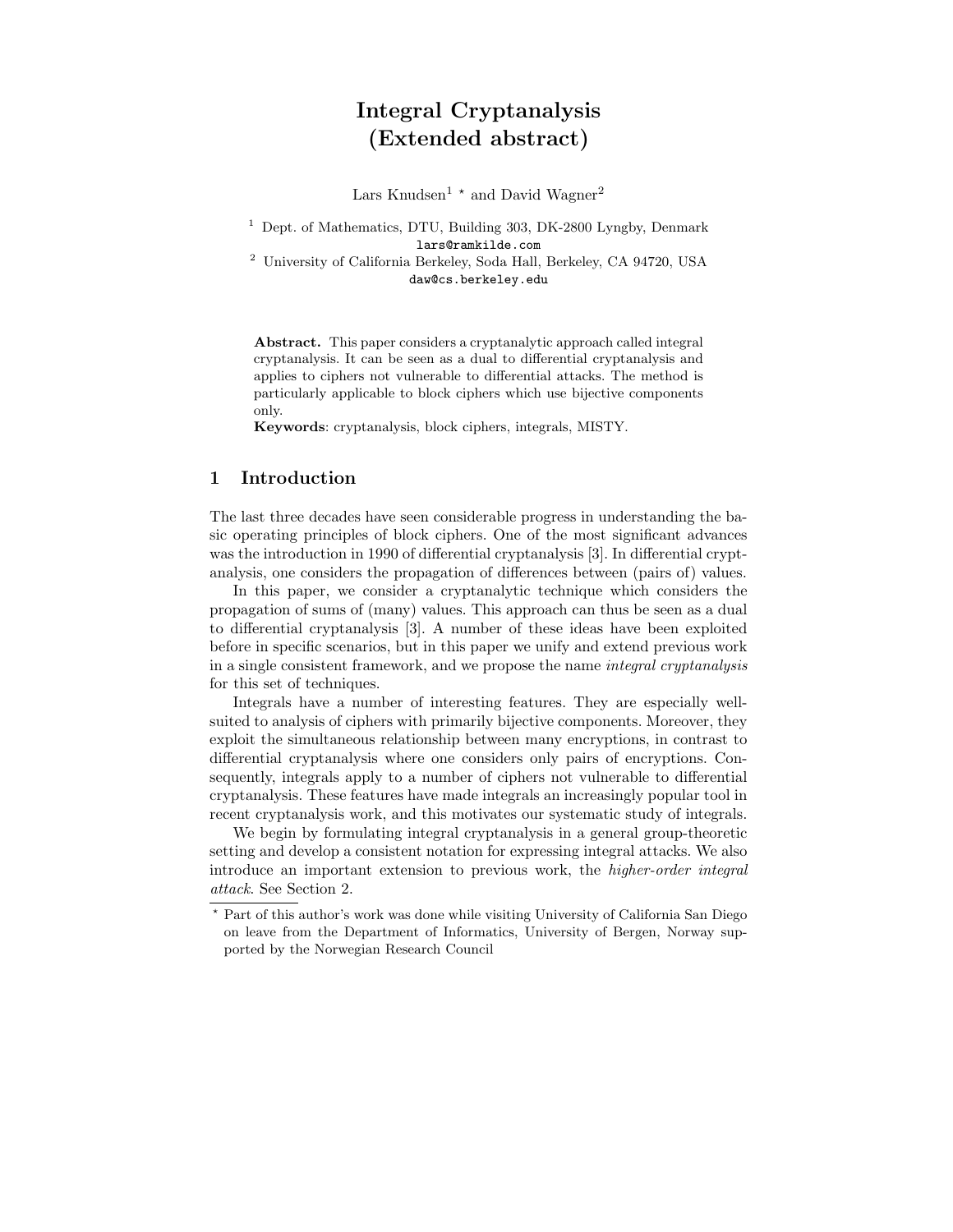Table 1. Summary of some of our cryptanalytic results. For MISTY, all results are key-recovery attacks of the full cipher (including the FL functions). "Gen. Feistel" are key-recovery attacks of the generalised Feistel networks [26] with 64-bit blocks and bijective 8-bit S-boxes. All attacks use chosen plaintexts.

| Cipher       | (rounds)          |             | Complexity | Comments                    |
|--------------|-------------------|-------------|------------|-----------------------------|
|              |                   | Data        | [Time]     |                             |
| MISTY1       | (4)               | $2^{20}$    | 289        | see [19] (previously known) |
| MISTY1       | (4)               | $2^{22.25}$ | $2^{45}$   | see [20] (previously known) |
| MISTY1       | (4)               | $2^{38}$    | $2^{62}$   | see [19] (previously known) |
| MISTY1       | $\left( 4\right)$ | 25          | $2^{27}$   | integrals (new)             |
| MISTY1       | (5)               | $2^{34}$    | $2^{48}$   | integrals (new)             |
| MISTY2       | (5)               | $2^{20}$    | $2^{89}$   | see [19] (previously known) |
| MISTY2       | (5)               | $2^{38}$    | $2^{62}$   | see [19] (previously known) |
| MISTY2       | (4)               | 9           | $2^{55}$   | integrals (new)             |
| MISTY2       | $\left( 6\right)$ | $2^{34}$    | $2^{71}$   | integrals (new)             |
| Gen. Feistel | (13)              | $2^{9.6}$   | 232        | basic integral (new)        |
| Gen. Feistel | (14)              | $2^{10.6}$  | $2^{56}$   | basic integral (new)        |
| Gen. Feistel | (14)              | $2^{16}$    | $2^{24}$   | second-order integral (new) |
| Gen. Feistel | (15)              | $2^{17.6}$  | $2^{40}$   | second-order integral (new) |
| Gen. Feistel | (16)              | $2^{18.6}$  | $2^{64}$   | second-order integral (new) |
| Gen. Feistel | (16)              | $2^{33.6}$  | $2^{56}$   | fourth-order integral (new) |
| Gen. Feistel | (17)              | $2^{34.6}$  | $2^{80}$   | fourth-order integral (new) |
| Gen. Feistel | (17)              | $2^{49.6}$  | $2^{72}$   | sixth-order integral (new)  |

In the main body of the paper, we first explain the well-known attacks on Square, Rijndael, Crypton (see Section 3), using our new concepts and notation, then we apply these techniques to a number of other ciphers: MISTY (Section 4), Nyberg's generalized Feistel networks (Section 5), see Table 1 for a summary of some of these results. Many of these attacks illustrate our new notion of higher-order integrals and its utility for cryptanalysis. Finally, we discuss how to extend these techniques to non-word-oriented ciphers (Section 6) and how to combine integrals with interpolation attacks (Section 7), we draw attention to some related work (Section 8), and we conclude the paper (Section 9). Due to page constraints we did not include our results on Skipjack. These can be found in the full version of this paper.

In this paper, a time complexity of  $n$  means that the time of an attack corresponds to performing n encryptions of the underlying block cipher.

# 2 Fundamentals of integral cryptanalysis

Let  $(G, +)$  be a finite abelian group of order k. Consider the product group  $G^n = G \times \ldots \times G$ , that is, the group with elements of the form  $v = (v_1, \ldots, v_n)$ where  $v_i \in G$ . The addition of  $G^n$  is defined component-wise, so that  $u + v = w$ holds for  $u, v, w \in G^n$  just when  $u_i + v_i = w_i$  for all *i*.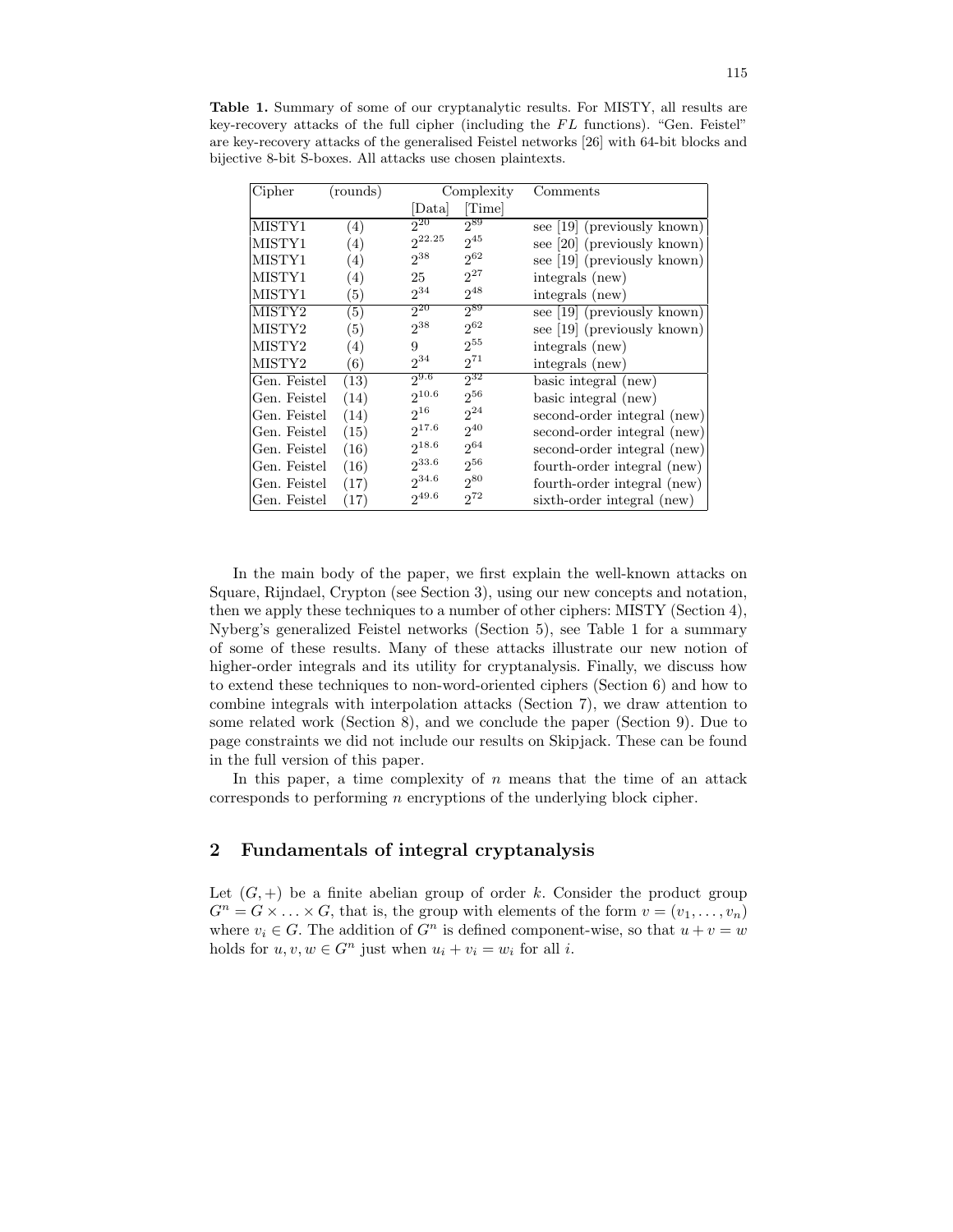Let S be a multiset of vectors. An integral over S is defined as the sum of all vectors in S. In other words, the integral is  $\int S = \sum_{v \in S} v$ , where the summation is defined in terms of the group operation for  $G<sup>n</sup>$ . (For a multiplicative group this would usually be called a "product" instead.)

In integral cryptanalysis,  $n$  will represent the number of words in the plaintext and ciphertexts, and  $m$  denotes the number of plaintexts and ciphertexts considered (at a time). Typically,  $m = k$  (recall that k is defined as the order of G, i.e.,  $k = |G|$ , the vectors  $v \in S$  represent the plaintext and ciphertexts, and  $G = GF(2<sup>s</sup>)$  or  $G = Z/kZ$ . In an attack, one tries to predict the values in the integrals after a certain number of rounds of encryption. For this purpose it is advantageous to distinguish between the three cases: where all ith words are equal; are all different; or sum to a certain value predicted in advance. Let  $S \subseteq G<sup>n</sup>$  be as before, and consider some fixed index i. We consider these cases.

$$
v_i = c \qquad \text{for all } v \in S \tag{1}
$$

$$
\{v_i : v \in S\} = G \tag{2}
$$

$$
\sum_{v \in S} v_i = c' \tag{3}
$$

where  $c, c' \in G$  represent some known values that are fixed in advance.

Let us consider the typical case where  $m = k$ , that is, the number of vectors in the set  $S$  equals the number of elements in the considered group. If all *i*th words are equal then clearly the ith word in the integral will take the value of the neutral element of G (Lagrange's theorem). Furthermore, there is a result from group theory which allows us to predict the integral in the case when all ith words are different; it allows us to characterize the sum of all elements in G [11, Problem 2.1, p. 116].

**Theorem 1.** Let  $(G,+)$  be a finite abelian additive group, and let  $H = \{g \in G:$  $\sum$  $g + g = 0$ } be the subgroup of elements of order 1 or 2. Write  $s(G)$  for the sum  $_{g\in G}\, g$  of all the elements of G. Then  $s(G)=\sum_{h\in H}h.$  Moreover  $s(G)\in H,$ *i.e.*,  $s(G) + s(G) = 0$ .

Thus for  $G = GF(2<sup>s</sup>)$  we get  $s(G) = 0$  and for  $Z/mZ$  we get  $s(Z/mZ) = m/2$ when  $m$  is even or 0 when  $m$  is odd. There is an analogue for multiplicatively written groups.

**Theorem 2.** Let  $(G, *)$  be a finite abelian multiplicative group and let  $H =$  ${g \in G : g * g = 1}$  be the subgroup of elements of order 1 or 2. Write  $p(G)$  for the product  $\prod_{g\in G}g$  of all the elements of G. Then  $p(G) = \prod_{h\in H} h$ . Moreover  $p(G) \in H$ , i.e.,  $p(G) * p(G) = 1$ .

For example, when  $G = (Z/pZ)^*$  where p is prime,  $p(G) = -1$  (Wilson's theorem).

Thus, in all the above three cases (1), (2), and (3) we have a tool to predict the value of the sum of all words.

In differential cryptanalysis over a group  $G$ , one typically considers differences defined in terms of the subtraction or division, e.g.  $dx = x' - x$  for an additive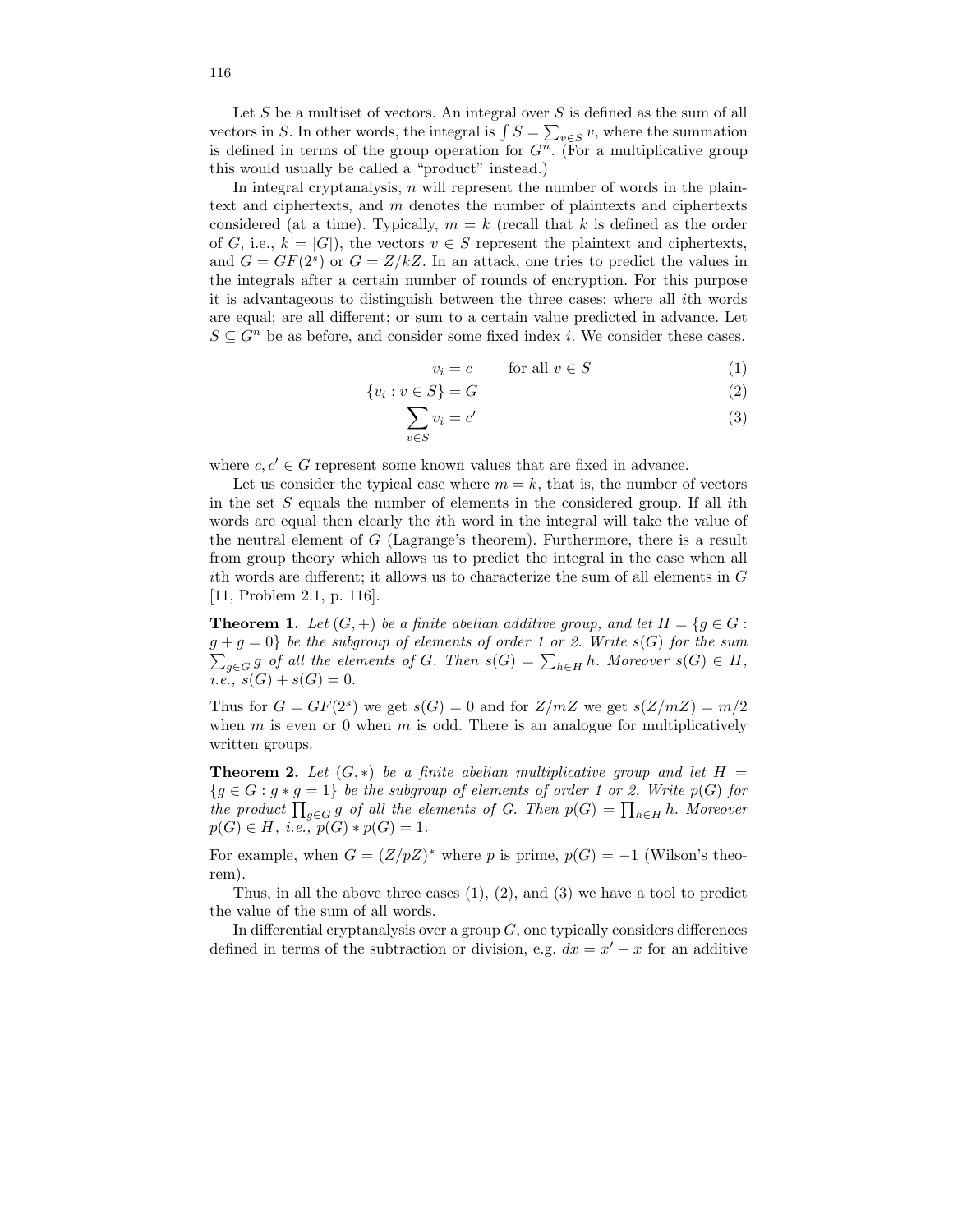group or  $dx = x' \cdot x^{-1}$  for a multiplicative group. We claim that the right operation for integrals is addition or multiplication.

Suppose the cipher computes  $w_i = u_j + v_j$  where  $u_j, v_j, w_j$  are intermediate values. Suppose also the integral predicts that the words  $u_j$  and  $v_j$  are of the forms (1), (2), or (3). What can we say about the words  $w_j$ ? We can at least say that  $\sum w_j = \sum u_j + \sum v_j$ , where the sum is taken over some set of encryptions. Thus, if the sum of the words  $u_j$  and  $v_j$  are known, the sum of the words  $w_j$  can be determined. Moreover, if the words  $u_j$  are all equal and the words  $v_j$  are all different, then the words  $w_i$  are all different, and so on.

A good cipher also contains nonlinear components, or nonlinear S-boxes. Assume that at some point in the cipher the function  $f$  is applied to a word, i.e.,  $v_j = f(u_j)$ . Clearly, if the words  $u_j$  are all equal (of the form (1)), then so are the words  $v_i$ . Also, if f is a permutation (bijection) and if the words  $u_i$  are all different (of the form  $(2)$ ), then so are the words  $v_i$ .

By analogy to higher-order differentials (see next section), we define higherorder integrals. Consider a set  $\tilde{S} = S_1 \cup \ldots \cup S_s$  made up of s sets of vectors, where each  $S_i$  forms an integral. Then clearly, if one can determine the sum of the elements of  $S_i$  for each i, then one can also determine the sum of all vectors in  $\hat{S}$ . Suppose the words in a cipher can take m values each. Consider a set of m vectors (representing a set of plaintexts) which differ only in one particular word. The sum over the vectors of this set is called a first-order integral. Consider next a set of  $m^d$  vectors which differ in d components, such that each of the  $m^d$ possible values for the d-tuple of values from these components occurs exactly once. The sum of this set is called an dth-order integral.

Let us introduce the following symbols for words in an integral. For a firstorder integral, the symbol  $\mathcal{C}'$  (for "Constant") in the *i*th entry, means that the values of all ith words in the collection of texts are equal. The symbol  $\mathcal{A}'$ (for "All") means that all words in the collection of texts are different, and the symbol ' $\mathcal{S}'$  (for "Sum") means that the sum of all *i*th words can be predicted. Finally, we will write '?' when the sum of words can not be predicted.

For dth-order integrals we use C and ? as before, and we use the notation  $\mathcal{A}^d$ to denote that the corresponding component participates in a dth-order integral. If we assume that one word can take m different values, then  $\mathcal{A}^d$  means that in the integral the particular word takes all values exactly  $m^{d-1}$  times. We shall use  $A$  as a short notation for  $A^1$ . To express further the interdependencies between particular words we introduce the following notation: The terms  $\mathcal{A}_i^d$  mean that in the integral the string concatenation of all words with subscript i take the  $m<sup>d</sup>$ values exactly once.

Integrals can be probabilistic just like differentials [3]. However, all integrals for the specific ciphers given in this paper are of probability one.

#### Comparison with other concepts

First we note that integrals are somewhat similar to truncated differentials [16, 15, 18]. In the latter, one often is only interested in whether the words in a pair are equal or different [2]. Thus integrals restricted to pairs of texts with only the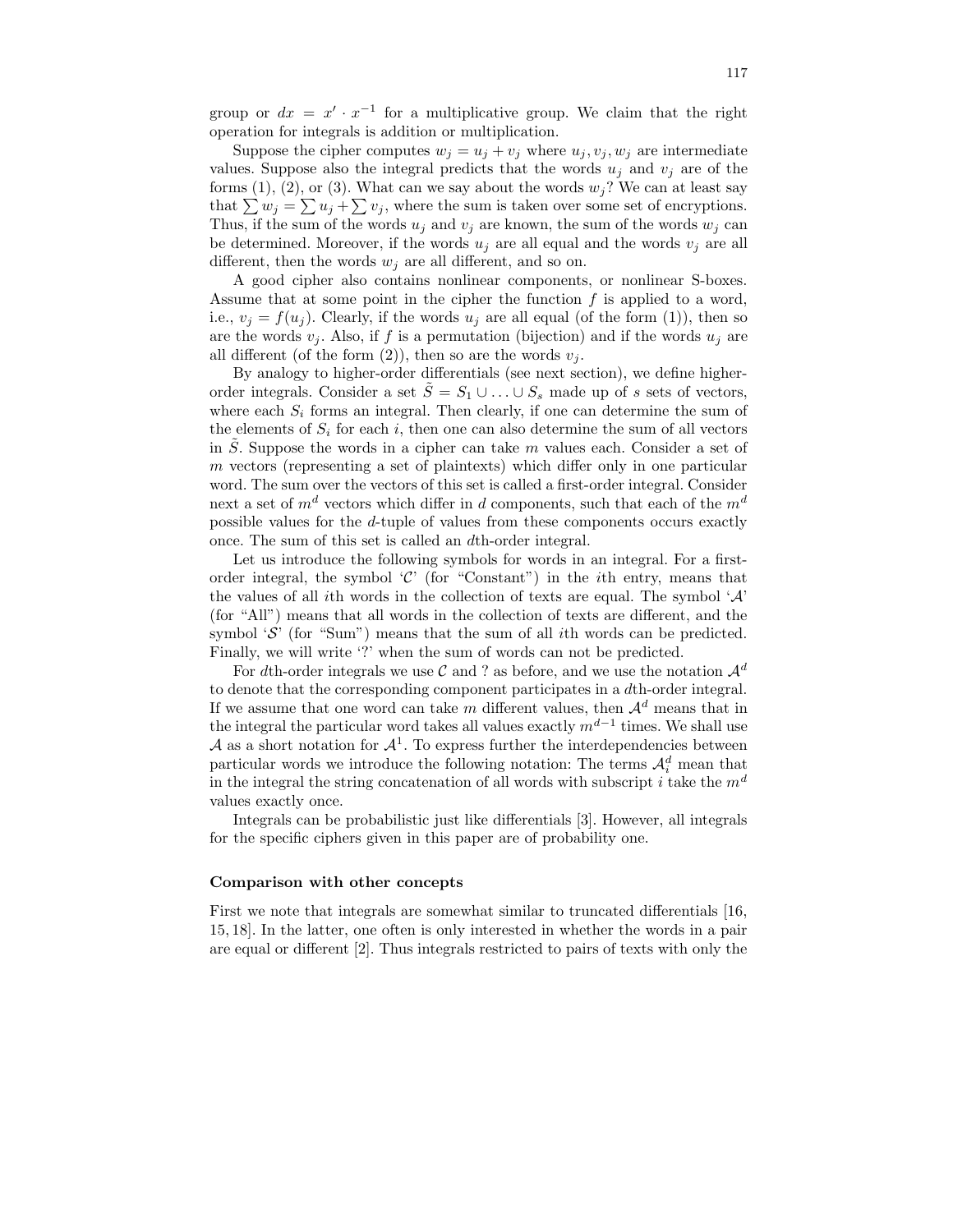values 0 and  $A$  coincide with such truncated differentials. Integrals, though, can also represent texts with the value  $S$ ; truncated differentials cannot, which may make integrals a more powerful tool in some cases.

Also, integrals are somewhat similar to higher-order differentials. Let  $(G, +)$ be an Abelian group. For a function  $f : G \to G$  the first-order derivative [21] at the point a is defined as  $f_a(x) = f(x+a) - f(x)$ . This is the definition of a differential or characteristic that is traditionally used in cryptanalysis. One can extend the definition of differentials to higher orders. One defines [21] the *i*th-order derivative of f at the point  $a_1, \ldots, a_i$  as follows:

$$
f_{a_1,\ldots,a_i}(x) = f_{a_i}(f_{a_1,\ldots,a_{i-1}}(x)).
$$
\n(4)

As an example, a third-order derivative is:

$$
f_{a,b,c}(x) = f(x+a+b+c) - f(x+a+b) - f(x+b+c) - f(x+a+c) +f(x+a) + f(x+b) + f(x+c) - f(x)
$$

Thus for general groups the higher-order derivatives (or higher-order differentials) are not the same as integrals, since in an integral one would consider the sum of all elements in a set. In groups of characteristic two, an sth-order differential is the exclusive-or of all  $2<sup>s</sup>$  different words, and therefore also an integral. But where for integrals one distinguishes between the three cases (1), (2), and (3), for higher-order differentials only the value of (4) is used.

Higher-order differentials have traditionally been used in cryptanalytic attacks on ciphers which consist of subfunctions with a low algebraic degree. For groups with characteristic two it holds that an sth-order differential of a function of algebraic degree s is a constant (and consequently an  $(s + 1)$ st-order differential of a function of algebraic degree s is zero).

To sum up, in some cases integrals contain both truncated and higher-order differentials, but there are cases where integrals can be specified for more rounds than either of the other two. On the other hand, in contrast to truncated and higher-order differentials, integrals do not seem to apply as well to ciphers using non-bijective S-boxes/subcomponents.

In the remainder of this paper we give examples of integrals for a variety of ciphers.

# 3 Square, Rijndael, and Crypton

In FSE'97 an integral attack was given on the block cipher Square [5]. This attack can be applied also to the ciphers Rijndael [7, 9] and Crypton [8]. All three ciphers are 128-bit block ciphers operating on bytes. The sixteen bytes are arranged in a  $4 \times 4$  matrix. One round of the ciphers consists of the addition of a subkey, a substitution of each byte, and a linear transformation, MixColumn, which modifies the four bytes in a column in the matrix. In the following we shall apply integral cryptanalysis to Rijndael only. Due to the similarity between these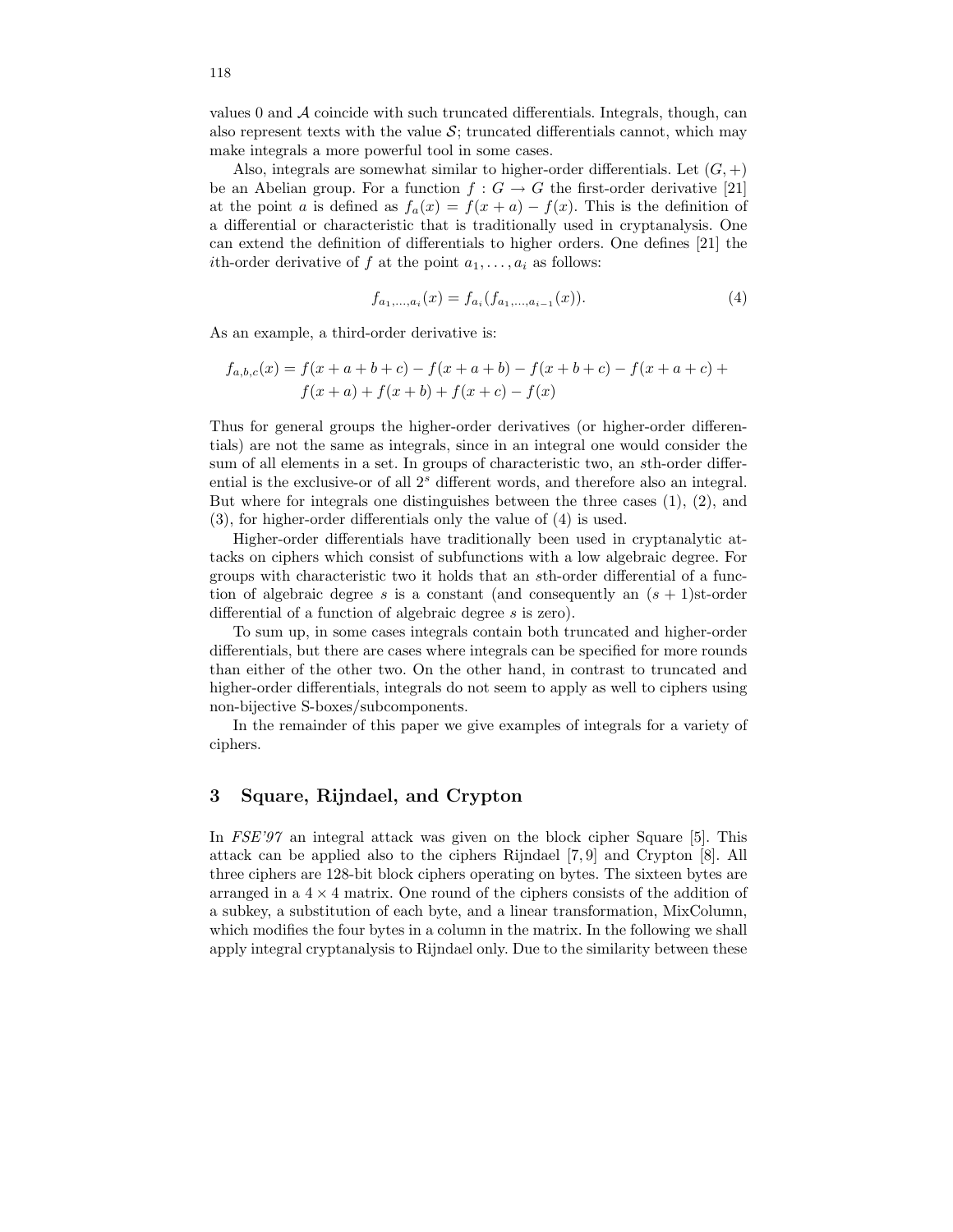| А               |            |  | ${\cal A}$ IC |  |  | $\mathcal{A}$ |  |   | .8      |  |
|-----------------|------------|--|---------------|--|--|---------------|--|---|---------|--|
| $\mathcal{C}^-$ |            |  |               |  |  |               |  |   |         |  |
| $\mathcal C$    |            |  |               |  |  |               |  |   |         |  |
| C               | $\sqrt{2}$ |  |               |  |  |               |  | ပ | $\circ$ |  |

**Table 2.** A 3-round (first-order) integral for Rijndael, where  $S = 0$ 

three ciphers, the attack applied to the other two ciphers is quite similar to the attack on Rijndael [8].

Consider a collection of 256 texts, which have different values in one byte and equal values in all other bytes. Then it follows that after two rounds of encryption the texts take all 256 values in each of the sixteen bytes, and that after three rounds of encryption the sum of the 256 bytes in each position is zero [5]. Also, note that there are 16 such integrals since the position of the non-constant byte in the plaintexts can be in any of the sixteen bytes. The integral is illustrated in Table 2. This integral can be used to attack four rounds of Rijndael (or Square or Crypton) with small complexity (note that the final round is special and does not include MixColumn) counting over one key byte at a time. Simply guess a key byte and compute byte-wise backwards to check if the sum of all 256 values is zero.

The attack can be extended to five rounds using the same integral over the first three rounds. Guess one key byte in the fifth round and four in the fourth round, in total five key bytes at a time. The attack can be further extended to six rounds using the same integral as above but used now from the second round and onwards. Here one chooses a collection of  $2^{32}$  plaintexts, such that for each guess of four key bytes in the first round, one can find a collection of 256 ciphertexts after one round of encryption which form an integral. Guess further one key byte in the sixth round and four in the fifth round, in total nine bytes.

The following observation was made which led to an improvement in the running time of the attack [9]. Instead of guessing four key bytes in the first round, one uses all  $2^{32}$  texts in the analysis. The main observation is that the  $2^{32}$  plaintexts together form  $2^{24}$  copies of the above integrals (starting in the second round). Since the text in each integral sums to zero in any byte after the fourth round, so does the sum of all  $2^{32}$  texts. This attack finds less key bits than the original Square attack of  $FSE'97$  [5], but the running time is greatly improved. (The improvement is in the key-search part of the attack). Table 3 depicts this four-round fourth-order integral.

#### 4 MISTY

Integrals can be used to attack some reduced-round variants of Matsui's MISTY1 and MISTY2 [24]. We refer to the MISTY specifications [24] for the description of these ciphers and for the notation used in the following.

In earlier work, Sakurai and Zheng noted the following property of the MISTY2 round function [28]. Let  $F(x, y)$  denote the left half of the output of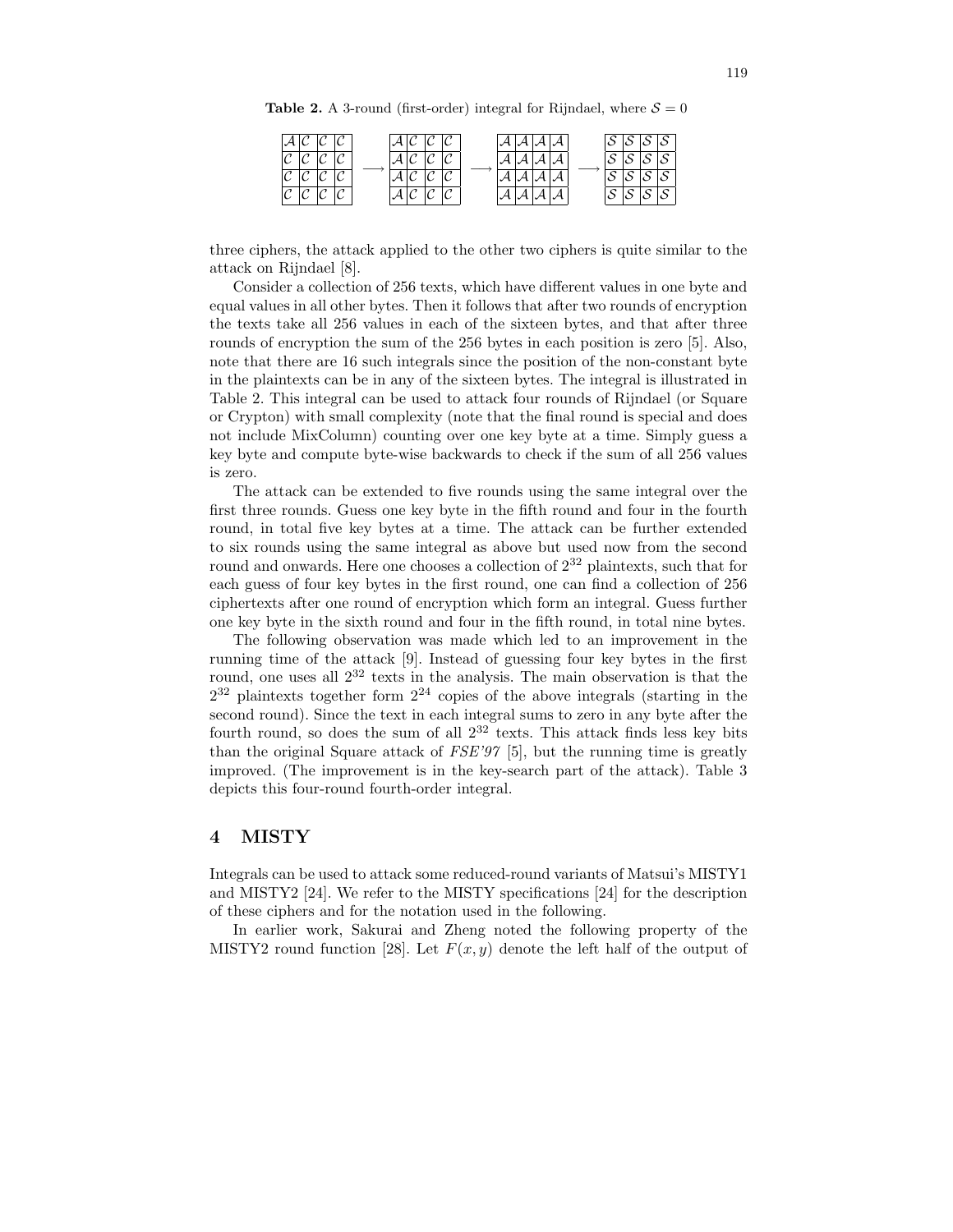Table 3. A four-round fourth-order integral for Rijndael with  $2^{32}$  texts.



three rounds of MISTY2 on plaintext  $\langle x, y \rangle$ . They observe that F has the form  $F(x, y) = f(x) \oplus g(y)$ , where f and g are some key-dependent bijective mappings. Consequently, if we pick sets  $S, T$  each containing two arbitrary 32-bit values, then we will have

$$
\sum_{\langle x,y\rangle \in S \times T} F(x,y) = 0.
$$
\n(5)

We note that this may be viewed as a three-round integral for MISTY2.

This provides an efficient chosen-plaintext attack on four rounds of MISTY2. Choosing  $S', T'$  with  $|S'| = |T'| = 3$  gives us four independent ways to choose S, T with  $S \subset S'$ ,  $T \subset T'$ ,  $|S| = |T| = 2$ , and thus this use of 'structures' yields four independent integrals of the above form. For each integral, we guess  $KO_{44}$ ,  $KI_{43}$ ,  $KO_{43}$ , and  $KI_{421} \oplus \text{truncated}(KI_{422})$  (55 bits in all), and peel off enough of the last round to check that the 17th through 23rd bits of the input to the last round XOR to zero (a 7-bit condition on each of the four integrals). Guesses that survive this filtering phase can be further tested by guessing  $KI_{422}$  and checking an additional 9-bit condition. In this way we expect that all incorrect guesses will be eliminated, and then the remainder of the key may be recovered easily. In summary, this breaks four rounds of MISTY2 with work comparable to  $2^{55}$ trial encryptions and just 9 chosen plaintexts. A known-plaintext variant would need 2 <sup>33</sup> texts and comparable work.

Also, there is an attack on six rounds of MISTY2, which works as follows. Consider the integral  $\langle A, C \rangle$ . After four rounds we have  $\langle S, S \rangle$ , where  $S = 0$ . Note that texts with sum to zero at the input to the function  $FL$ , also sum to zero after FL, in other words, there is a probability one integral throught the FL function. After five rounds we have  $\langle S, ? \rangle$ . Using Kühn's [19, page 328] alternative MISTY description, one sees that in a 6-round version, one can compute backwards from the ciphertext through  $FO6$  to the 16 rightmost bits (which has the value  $S$  in the integral) by guessing at most 50 key bits. Note here that the key  $AKO_{63}$  in Kühns representation need not be guessed. It can be moved to the end of the first round of FO6 (in the right half) by exoring it to  $AKO_{64}$  and to  $AKO_{65}$ . With one structure of  $2^{32}$  chosen plaintexts,  $2^{34}$  of the  $2^{50}$  possible values of the target key bits would be left suggested, thus with four structures one can expect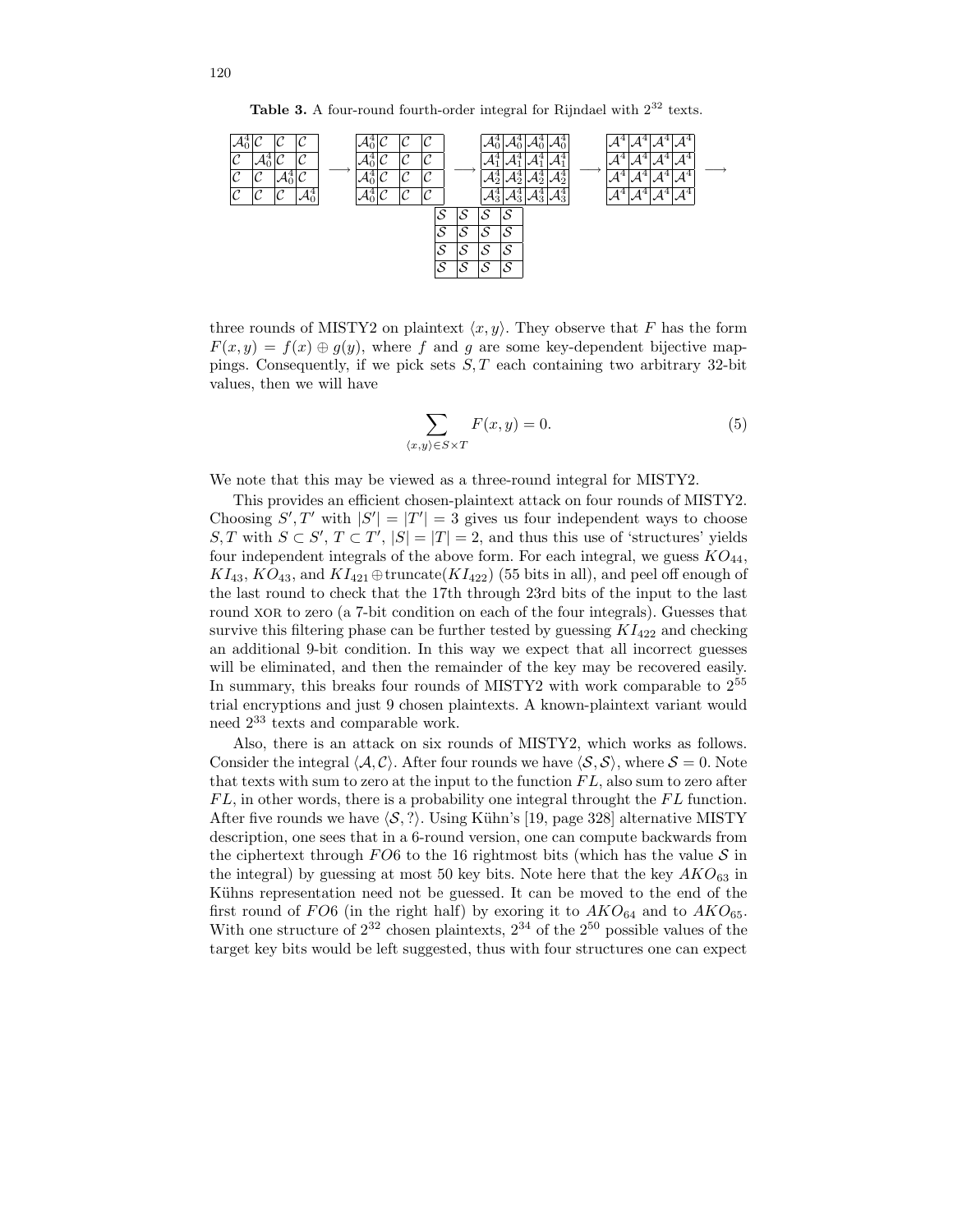only one suggested and correct value of 50 key bits. In total the attack needs  $2^{34}$ chosen plaintext and has a time complexity of  $2^{80}$ .

The attack on six rounds of MISTY2 can be further improved. Consider the second  $FI$ -function in  $FO6$  (in Kühns reprensentation). The nine-bit key  $AKI_{ij}$  can be moved up before the "truncate step" if it is added to the left half (truncated to 7 bits) of the output of  $FI$ . Then in  $FO6$  it should be added to the seven most significant bits of both halves of the output of FO6. In this version of an attack one would count on only 41 key bits. The disadvantage is that one can test on only seven data bits. So with one structure 2 <sup>34</sup> keys are left suggested. One can now either check on a few other structures or introduce the "remaining" 9 key bits from the before mentioned attack and run that attack. As an example, run the improved attack on two structures, which leaves  $2^{27}$  out of 2 <sup>41</sup> possible values of the target key bits. Then run the first attack, with nine additional unknown key bits, which leaves  $2^{18}$  out of  $2^{50}$  possible values. With four structures, in total  $2^{34}$  chosen plaintexts, the time complexity of the attack is  $2^{71}$ .

We can also attack five rounds of MISTY1 using a related idea. There is a four-round integral  $\langle \mathcal{C}, \mathcal{A} \rangle \rightarrow \langle ?, \mathcal{S} \rangle$ . We collect four instances of this integral with  $2^{34}$  chosen texts and apply a 1-R attack [3]. Note that  $FO5$  has the same structure as three MISTY2 rounds, so it has a Sakurai-Zheng property [28]. In other words, we can write bits 1–7 of the right half of the block just before applying  $FO5$  as a function  $f_{KO_{51}}(C) \oplus g_{KO_{52}}(C) \oplus k'$  of the ciphertext C, for some functions  $f, g$  and some key-dependent constant  $k'$ . Our integral predicts that this value will sum to zero when summed over each integral of  $2^{32}$  ciphertexts, or equivalently,

$$
\sum_{i} f_{KO_{51}}(C_i) = \sum_{i} g_{KO_{52}}(C_i).
$$

This gives a 7-bit condition for each integral, so taken together our four integrals will yield a 28-bit condition. We note that one can use a meet-in-the-middle technique to find solutions to this equation efficiently: we enumerate all  $2^{16}$ possibilities for  $\sum_i f_{KO_{51}}(C_i)$ , then merge this list with the  $2^{16}$  possibilities for  $\sum_i g_{KO_{52}}(C_i)$ , and their intersection yields candidates for  $KO_{51}$  and  $KO_{52}$ . Then further key material can be recovered by using guesses at  $KI_{512}$  and  $KI_{522}$  to check a 16-bit condition on each integral, and so on. These ideas allow us to break five rounds of MISTY1 with  $2^{34}$  chosen plaintexts and work comparable to  $2^{48}$  trial encryptions. Many tradeoffs between the time and data complexities are possible.

There is also an attack on four rounds of MISTY1 (without FL5, FL6) with very low data complexity. We apply the Sakurai-Zheng property twice: once to predict the sum of four outputs of FO2, and then a second time in the 1-R analysis to recover key material from FO4. We choose 25 plaintexts whose left halves are fixed and whose right halves range over the values  $\langle x, y \rangle \in S' \times S'$ , for some set  $S'$  containing five arbitrary 16-bit values. This choice ensures that we find 16 quadruples  $S, T$  of inputs to  $FO2$  that each satisfy the conditions of Equation 5 (having survived FL2 without disruption, thanks to the choice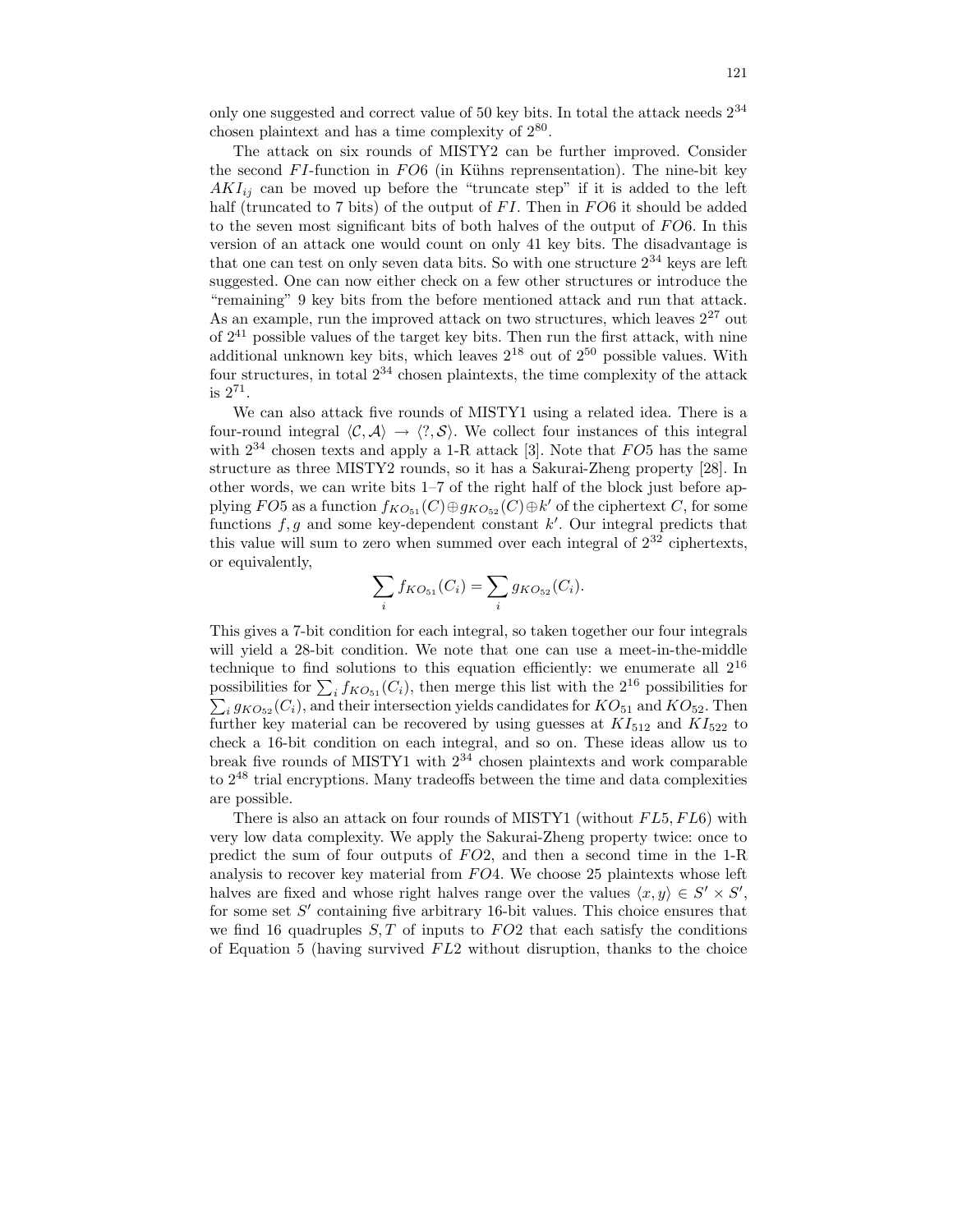of plaintexts). Thus, the XOR of the left half of the output of  $FO2$  over each such quadruple will be zero. This propagates to the input of the fourth round undisturbed by  $FL3$  at each bit position where  $KL_{32}$  has a one bit. We obtain a 7-bit condition on each quadruple of ciphertexts,

truncated
$$
(KL_{32}) \wedge \sum_i f_{KO_{41}}(C_i) = \text{truncated}(KL_{32}) \wedge \sum_i g_{KO_{42}}(C_i).
$$

Guessing truncate  $(KL_{32})$  and applying meet-in-the-middle techniques will typically let us find  $KO_{41}$  and  $KO_{42}$  with about  $2^{30}$  simple steps of computation. The attack can be continued as before by guessing  $KI_{412}$ ,  $KI_{422}$ , and the rest of  $KL_{32}$ . We expect that these techniques will give an attack on four rounds of MISTY1 that, for most keys, uses about 25 chosen plaintexts and takes time comparable to  $2^{27}$  trial encryptions.

#### 5 Generalised Feistel networks

Nyberg has proposed a generalised Feistel network with block size 2nd bits [26]. We briefly describe the construction here. Let  $X_0, \ldots, X_{2n-1}$  be the inputs to one round of the cipher. Given n S-boxes  $F_0, \ldots, F_{n-1}$ , where  $F_i: \{0,1\}^d \to \{0,1\}^d$ , and n round keys  $K_0, \ldots, K_{n-1}$ , the output of the round  $Z_0, \ldots, Z_{2n-1}$  is defined as follows:

$$
Y_i = X_i \oplus F_i(K_i \oplus X_{2n-1-i}), \text{ for } i = 0, ..., n-1
$$
  
\n
$$
Y_i = X_i \text{ for } i = n, ..., 2n-1
$$
  
\n
$$
Z_i = Y_{i-1} \text{ for } i = 0, ..., 2n-1,
$$

where all indices are computed modulo  $2n$ . The integrals and attacks to follow are independent of the key schedule. Therefore, it is assumed that all round keys are independent and chosen uniformly at random.

As a special example, Nyberg considers the cases where the S-boxes are bijective. In this case the probabilities of differentials can be upper bounded to  $p^{2n}$  where p is the probability of a non-trivial differential through the S-boxes. With  $n = 4$  and  $d = 8$  there are S-boxes for which  $p = 2^{-6}$  and the probabilities of all differentials over 12 rounds are bounded by  $2^{-48}$ . Also, the probabilities of linear hulls over 12 rounds can be bounded by  $2^{-48}$  [26].

For the above network with  $n = 4$ ,  $d = 8$ , and bijective S-boxes, there exists an integral of probability one over eleven rounds using only 256 texts. Consider Table 4. It follows that for the integral where all first words are different, and where all other words are held constant, the sum of the first words after eleven rounds of encryption is zero. Thus, for a 12-round version of this cipher it is trivial to find eight bits of the key in the last round using the above integral by simply computing backwards from the ciphertexts to the outputs of the eleventh round. Also, a 13-round version can be attacked using the integral by computing backwards from the ciphertext to the eleventh round output by guessing only three key bytes. In this case, the attack must be repeated a few times to be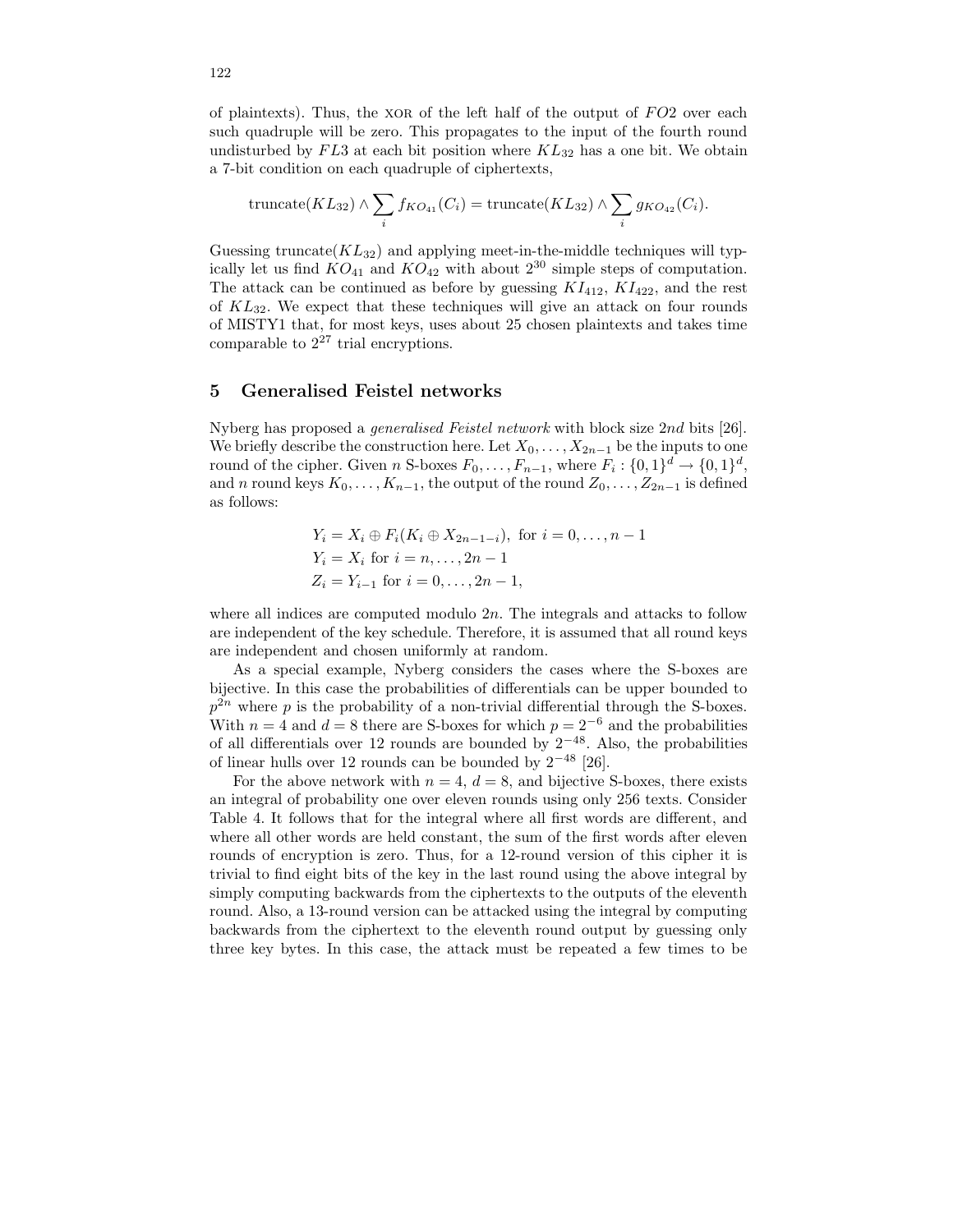| Ciphertexts |                  |                   |              |                   |               |                   |                   |                   |
|-------------|------------------|-------------------|--------------|-------------------|---------------|-------------------|-------------------|-------------------|
| after round | А                | $\mathcal C$      | C            | C                 | C             | C                 | C                 | C                 |
| 1           | C                | А                 | C            | C                 | C             | $\mathcal{C}_{0}$ | $\mathcal C$      | $\mathcal C$      |
| 2           | C                | $\mathcal C$      | A            | C                 | $\mathcal{C}$ | $\mathcal{C}$     | $\mathcal C$      | $\mathcal C$      |
| 3           | C                | $\mathcal C$      | C            | .A                | C             | $\mathcal{C}$     | $\mathcal{C}_{0}$ | $\mathcal C$      |
| 4           | C                | $\mathcal C$      | C            | C                 | А             | C                 | $\mathcal C$      | C                 |
| 5           | C                | $\mathcal C$      | C            | C                 | А             | .A                | C                 | $\mathcal{C}_{0}$ |
| 6           | C                | $\mathcal{C}_{0}$ | $\mathcal C$ | А                 | А             | А                 | А                 | $\mathcal C$      |
| 7           | C                | $\mathcal{C}$     | А            | А                 | S             | А                 | А                 | А                 |
| 8           | А                | А                 | ${\cal A}$   | $\mathcal{S}_{0}$ | ?             | S                 | А                 | А                 |
| 9           | $\boldsymbol{A}$ | S                 | S            | ?                 | ?             | ?                 | S                 | А                 |
| 10          | . A              | S                 | ?            | ?                 | ?             | ?                 | ?                 | S                 |
| 11          | S                | ?                 | ?            | ?                 | ?             | ?                 | ?                 | 7                 |

Table 4. An 11-round integral with 256 texts for the generalized Feistel cipher with  $n = 4, d = 8$  and using bijective S-boxes. In the integral  $S = 0$ .

able to uniquely determine the secret keys. This attack would run in total time approximately  $2^{32}$  using  $3 \cdot 2^8$  chosen texts. A 14-round and a 15-round version can be attacked by guessing a total of six respectively ten key bytes in a straight forward extension of the previous attack. These attacks would run in total times approximately  $2^{56}$  respectively  $2^{88}$  using  $6 \cdot 2^8$  respectively  $10 \cdot 2^8$  chosen texts. However, in these cases it is advantageous to use an integral of higher order. Consider the 13-round second-order integral in Table 5.

It follows by a closer look at the structure of the cipher that the values of the 16 bits of the first and second words after one round of encryption are a permutation of the 16-bit values of the first and eighth words of the plaintexts. Therefore by choosing  $2^{16}$  plaintexts different only in the first and eighth words (counting from the left) one gets a collection of  $2<sup>8</sup>$  integrals of the form in Table 4 this time starting from the second round. Therefore, one would expect to be able to determine the sum of the first words after 12 rounds. However, this integral goes one round further. To see this, consider Table 5. The question is why after nine rounds of encryption the fifth words sum to zero (the  $S$  after nine rounds of encryption in Table 5). It follows by simple observations that the 16-bit value  $(x | y)$  consisting of the fifth  $(x)$  and sixth words  $(y)$  after five rounds of encryption is a permutation of the 16 varying bits in the plaintexts. Furthermore, the fourth word after seven rounds of encryption has the form  $q_1(x)$ and the fifth word after seven rounds of encryption has the form  $q_2(x) + q_3(y)$ , for some bijective key-dependent functions  $g_i$ . Therefore, these 16 bits are a permutation of  $x$  and  $y$  and therefore also a permutation of the 16 varying bits in the plaintexts. This is illustrated in the integral where the two words are assigned the symbol  $\mathcal{A}_4^2$ . It then follows that the fifth words after eight rounds of encryption take all possible values equally many times. By similar arguments, it follows that the fourth and seventh words after rounds of encryption map one-to-one to the 16 varying bits in the plaintexts; therefore the fourth words after 8 rounds of encryption take all possible values equally many times. The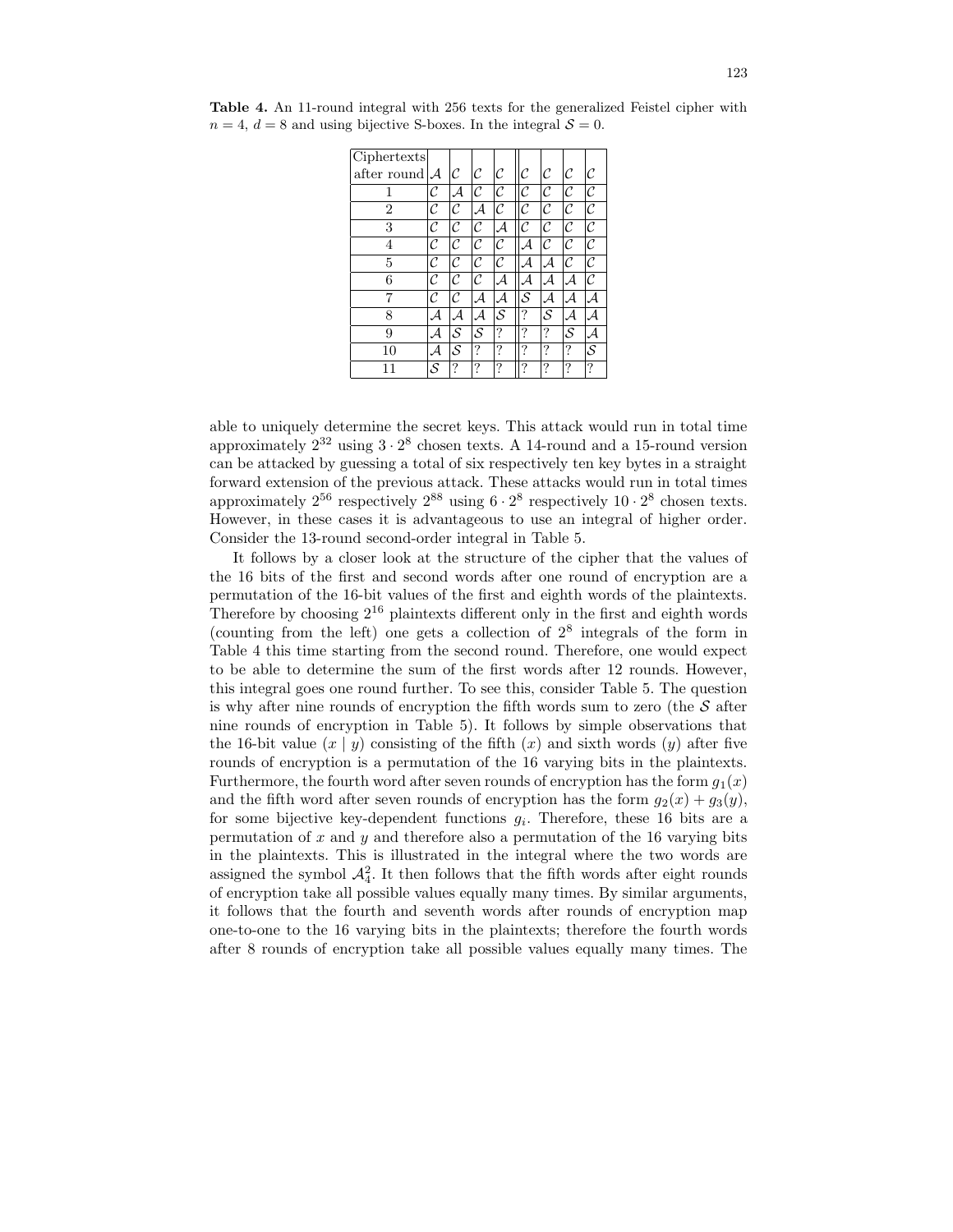| Ciphertexts    |                                |                           |                                |                    |                    |                   |                    |                           |
|----------------|--------------------------------|---------------------------|--------------------------------|--------------------|--------------------|-------------------|--------------------|---------------------------|
| after round    | $\mathcal{A}^2_0$              | C                         | C                              | C                  | C                  | C                 | C                  | $\mathcal{A}^2_0$         |
| 1              | $\mathcal A$                   |                           | C                              | C                  | C                  | C                 | C                  | $\mathcal{C}_{0}$         |
| $\overline{2}$ | C                              |                           |                                | C                  | C                  | C                 | C                  | $\mathcal{C}_{0}$         |
| 3              | $\mathcal{C}_{0}^{0}$          | C                         | $\frac{2}{0}$<br>$\mathcal{A}$ |                    | C                  | C                 | C                  | C                         |
| 4              | C                              | C                         | C                              |                    |                    | C                 | C                  | C                         |
| 5              | $\mathcal C$                   | C                         | C                              | C                  | Δ                  | $\frac{2}{0}$     | C                  | C                         |
| 6              | C                              | C                         | C                              | $\frac{2}{1}$<br>Д |                    | $\frac{2}{1}$     | $\frac{2}{0}$      | C                         |
| 7              | C                              | C                         | $\mathcal{A}^2_3$              |                    |                    | $\frac{2}{3}$     | $\frac{2}{2}$<br>Д |                           |
| 8              | $\frac{2}{2}$<br>$\mathcal{A}$ | $\mathsf{I}_5^2$<br>Д     | $\mathcal{A}_5^2$              | $\frac{2}{3}$<br>Д | $\frac{2}{4}$<br>Д | $\frac{2}{4}$     | $\frac{2}{3}$<br>Δ |                           |
| 9              | $\frac{2}{2}$<br>Α             | $\overline{{\cal A}_2^2}$ | $\overline{2}$<br>А            | 2<br>А             | S                  | $\mathcal{A}_4^2$ |                    |                           |
| 10             | 2<br>Δ                         | S                         | S                              | S                  | ?                  | S                 | $\frac{2}{4}$<br>А |                           |
| 11             | $\frac{2}{4}$                  | S                         | ?                              | ?                  | ?                  | ?                 | S                  | $\overline{{\cal A}_4^2}$ |
| 12             | Д                              |                           | ?                              | ?                  | ?                  | ?                 | ?                  | S                         |
| 13             | S                              | ?                         | ?                              | ?                  | ?                  | ?                 | ?                  | ?                         |

Table 5. A 13-round integral with  $2^{16}$  texts for the generalised Feistel cipher with  $n = 4, d = 8$  and using bijective S-boxes. In the integral  $S = 0$ .

Table 6. A 14-round integral with  $2^{32}$  texts for the generalised Feistel cipher with  $n = 4, d = 8$  and using bijective S-boxes. In the integral  $S = 0$ .

| Ciphertexts<br>after round $\mathcal{A}^4$ |  |  |  |  |
|--------------------------------------------|--|--|--|--|
|                                            |  |  |  |  |
|                                            |  |  |  |  |

fact that both the fourth and fifth words after eight rounds of encryption take all possible values equally many times explains why the sum of the fifth words after nine rounds of encryption is zero. Finally we note that there are other ways of specifying interdependencies of the words in the integral of Table 5. As an example the symbols after six rounds of encryption could also be specified as

$$
\mathcal{C}, \mathcal{C}, \mathcal{C}, \mathcal{A}_1^2, \mathcal{A}_1^2, \mathcal{A}_0^2, \mathcal{A}_0^2, \mathcal{C}.
$$

One can find eight key bits of a 14-round version using the integral by simply computing backwards from the ciphertexts to the outputs of the thirteenth round. The time complexity of this attack is approximately  $2^{24}$  using  $2^{16}$  texts. A 15-round and a 16-round version can be attacked by guessing a total of three respectively six key bytes in a straight forward extension of the previous attack. These attacks would run in total times approximately  $2^{40}$  respectively  $2^{64}$  using  $3\cdot 2^{16}$  respectively  $6\cdot 2^{16}$  chosen texts. Clearly, the attacks using the second-order integral are much faster than the attacks using a first-order integral, but on the down side they require more chosen plaintexts.

Let us go one step further and consider the fourth-order integral of Table 6. This integral contains  $2^{16}$  copies of the second-order integral of Table 5 but starting here from the second round and onwards. Therefore, one can determine (at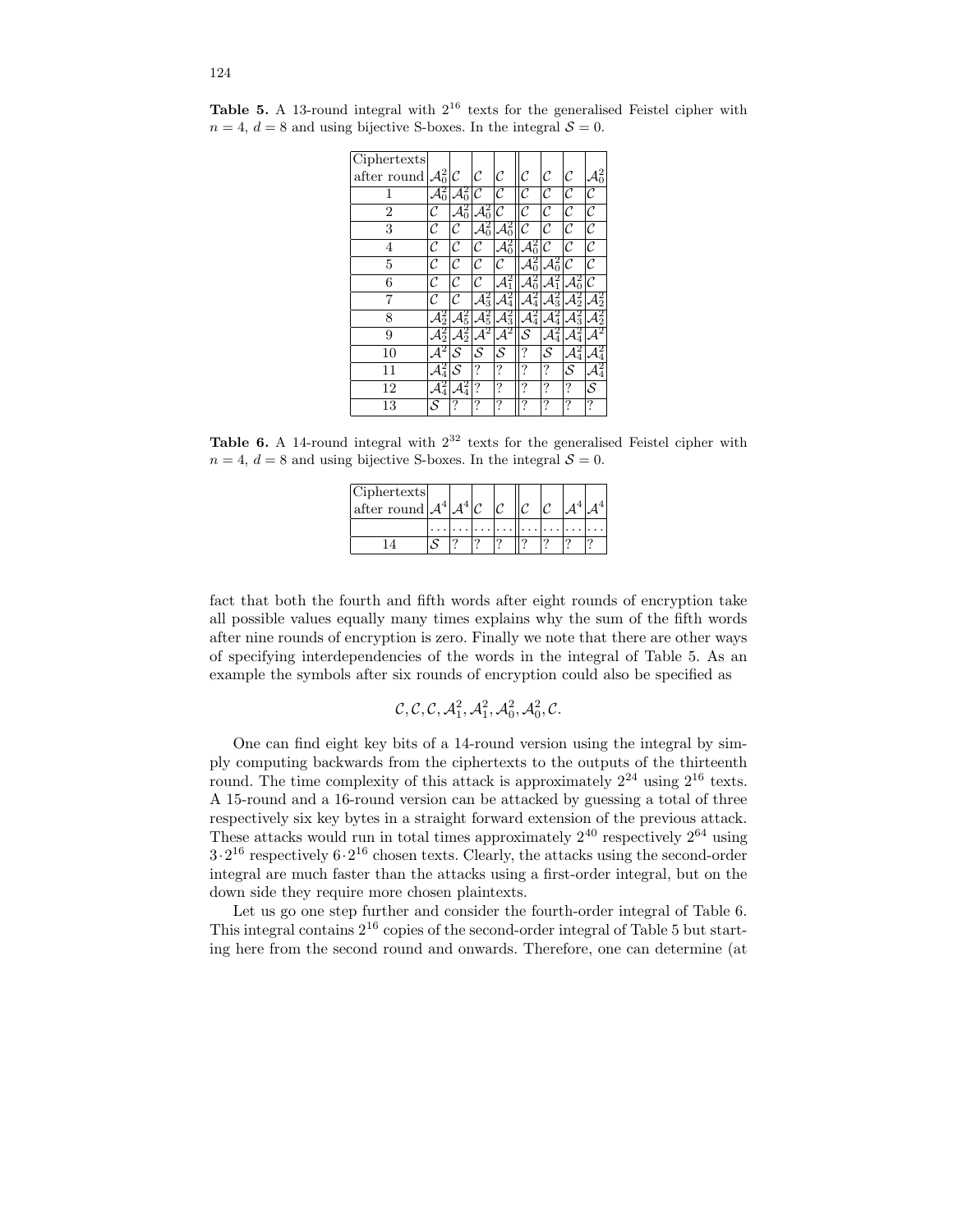least) the sum of the first words after 14 rounds of encryption. Using this integral there are attacks on a 15-round, 16-round and a 17-round version which run in total times approximately  $2^{40}$ ,  $2^{56}$  respectively  $2^{80}$  using  $2^{32}$ ,  $3 \cdot 2^{32}$  respectively  $6 \cdot 2^{32}$  chosen texts.

There exists a sixth-order integral over 15 rounds with a total of  $2^{48}$  chosen texts. This would enable an attack on a 17-round version of total time complexity approximately  $2^{72}$  using  $3 \cdot 2^{48}$  chosen texts.

Finally we note that there are impossible differentials for the above ciphers. With  $n = 4$  we have detected a 14-round differential of probability zero. A set of plaintexts which differ only in the first word will never result in ciphertexts (after 14 rounds of encryption) different in only the fourth words. The differential can be used to distinguish a 14-round version of the generalised Feistel network from a randomly chosen permutation using about  $2^{50}$  chosen texts. For comparison the integral of Table 6 can be used to distinguish the cipher from a randomly chosen permutation using only 2 <sup>32</sup> chosen texts with good advantage.

### 6 DES

So far we have only considered round functions that break the block into several independent words and then operate only in a word-oriented fashion. However, this restriction is not always satisfied: in some ciphers—for example, DES—the round function operates on individual bits (not words) and the inputs to the S-boxes are correlated. In this more general case, our previous techniques for constructing integrals may not apply.

In this section we consider more general round functions. In particular, we show that the existence of integrals is not limited to word-oriented ciphers or to S-boxes whose inputs are independent. Since DES is a classic example where neighboring S-boxes in the same round are fed related inputs and where the round function works at the bit level, we will use the DES round function as a concrete example of how to build integrals for more general S-box networks.

As a starting example to illustrate the possibility of finding integrals on the DES round function  $F$ , we give a simple integral. Let the inputs to  $F$  take on values of the form  $u_z = \langle z, z, z, z \rangle$ , where z varies over all values in  $\{0, 1\}^8$ . Then we claim that  $\sum_z F(u_z) = 0$ , i.e., the XOR of the corresponding  $2^8$  outputs of the F function will be zero. This fact will imply that the above structure of  $2^8$ texts yields an integral for one round of DES.

The proof of the claim requires a bit of knowledge about the form of the DES F function. Recall that the DES round function takes the form  $F = P \circ S \circ E$ where  $E: \{0,1\}^{32} \to \{0,1\}^{48}$  expands its input by duplicating some input bits, where  $S: \{0,1\}^{48} \to \{0,1\}^{32}$  is composed of eight parallel S-boxes

$$
S(x_1,\ldots,x_{48})=\langle S_1(x_1,\ldots,x_6),\ldots,S_8(x_{43},\ldots,x_{48})\rangle
$$

where each S-box has a corresponding map  $S_i: \{0,1\}^6 \to \{0,1\}^4$ , and where the bit-permutation  $P$  is irrelevant to our discussion. Also, the expansion function  $E$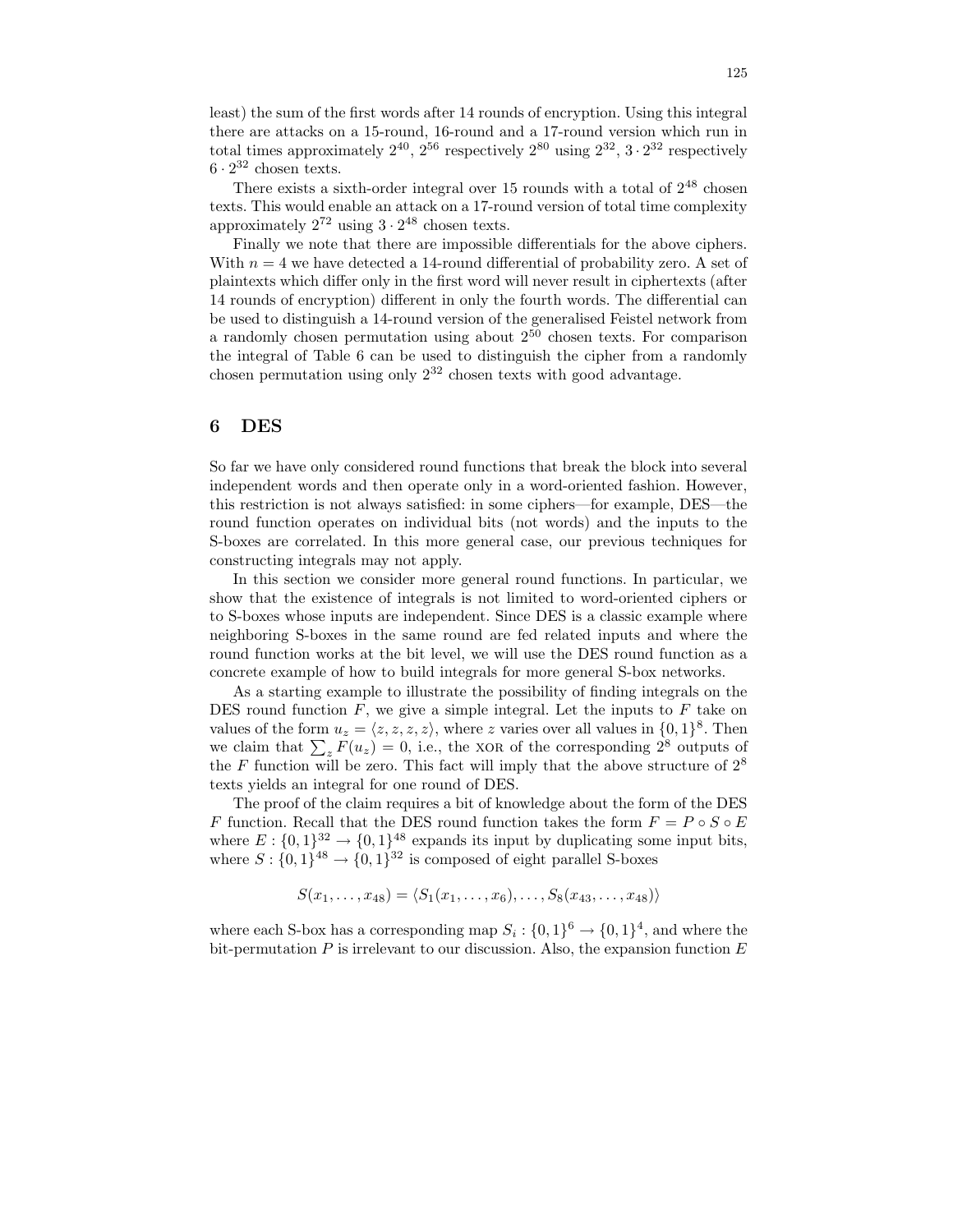ensures that the inputs  $\langle v_1, \ldots, v_6 \rangle, \langle w_1, \ldots, w_6 \rangle$  to any two consecutive S-boxes satisfy  $v_5 = w_1$  and  $v_6 = w_2$ .

Now we can see why the above integral works. When the input to the  $F$ function is  $\langle z, z, z, z \rangle$ , the odd S-boxes receive  $\langle z_8, z_1, \ldots, z_5 \rangle$  as input, and the even S-boxes receive  $\langle z_4, \ldots, z_8, z_1 \rangle$ . Note that each S-box takes on all  $2^4$  possible output values exactly four times if its input takes on each possible 6-bit input value exactly once. Consequently, if we focus on any one S-box, we see that its output will take on all 4-bit values exactly four times as we range over all possible choices of  $z$ , which means that these outputs will xore to zero. Since this is true for each S-box, and since the  $P$  bit-permutation is linear with respect to  $XOR$ , we see that  $\sum_{z} F(u_z) = 0$  (where the addition operation is the exclusive-or). This gives a simple integral for the F function containing  $2^8$  inputs.

There are more complicated integrals that use fewer input texts. For example, if we consider F-function inputs of the form

$$
u = \langle d,e,f,a,b,e,f,c,d,a,b,e,f,c,d,a,b,e,f,c,d,a,b,b,e,f,c \rangle
$$

where the 6-bit value  $\langle a, b, c, d, e, f \rangle$  varies over all  $2^6$  possibilities, we find that  $\sum F(u) = 0$ . (The input to  $S_1$  is  $\langle c, d, e, f, a, b \rangle$  and hence takes on all possibilities exactly once; the input to  $S_2$  is  $\langle a, b, e, f, c, d \rangle$ ; and in general, the input to each S-box is a permutation of the 6 bits  $a, b, c, d, e, f$ .

In fact, there even exist integrals containing only  $2<sup>5</sup>$  inputs. We use the following property of the S-boxes:  $S_i(w_1, \ldots, w_6)$  is a bijective function of  $\langle w_2, \ldots, w_5 \rangle$ when  $w_1, w_6$  are held fixed. With this observation, we consider inputs of the form

 $u = \langle a, b, c, d, e, a, b, c, d, a, b, e, c, a, b, d, e, a, b, c, d, a, e, b, c, d, e, a, b, c, d, e \rangle$ 

where the 5-bit value  $\langle a, b, c, d, e \rangle$  ranges over all  $2^5$  possibilities. This choice ensures that each S-box has an input pattern of the form  $\langle i, j, k, l, m, i \rangle$  (where  $i, j, k, l, m$  represent some re-ordering of the bits  $a, b, c, d, e$ , and then the XOR of the corresponding 2 <sup>5</sup> outputs will be zero, as required. We leave it as an open question to determine whether there exist integrals for the DES  $F$  function that use a smaller number of inputs.

We stress that we do not know of any way to use these integrals to mount an attack on more than a few rounds of DES. Thus, the main interest of these observations is likely to be in their motivational value: they show that it may be possible to find integrals even on fairly complicated round functions.

### 7 Integral-interpolation attacks

An interesting property of integrals is that they can be combined with interpolation attacks [13]. Consider a cipher whose first half may be covered by an integral and whose second half may be approximated using a low-degree polynomial. Suppose that we have a set of chosen plaintext/ciphertext pairs  $(P_i, C_i)$ following the integral, and let  $Z_i$  denote the corresponding intermediate values predicted by the integral. Assuming that the integral ends with an  $S$ , we have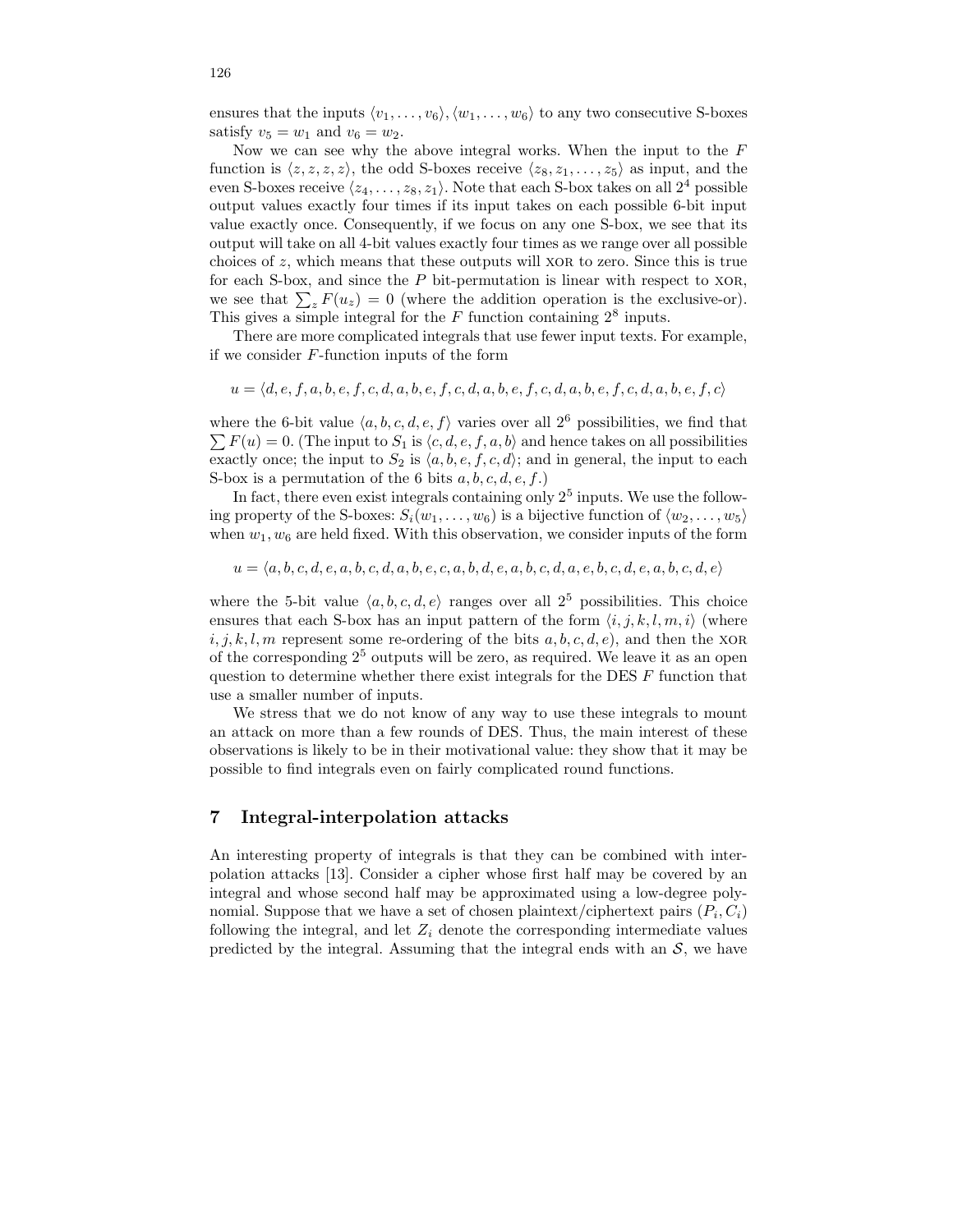$\sum_i Z_i = 0$ . Suppose we can write  $Z_i$  as a polynomial function of the ciphertext, so that  $Z_i = p(C_i)$  for some low-degree polynomial  $p(x) = a_d x^d + \ldots + a_1 x + a_0$ with  $d = \deg p$ . Then we can conclude that

$$
0 = \sum_{i} Z_i = \sum_{i} p(C_i) = \sum_{i} \sum_{j=0}^{d} a_j C_i^j = \sum_{j=0}^{d} \tau_j \cdot a_j \quad \text{where } \tau_j = \sum_{i} C_i^j. \tag{6}
$$

Note that the  $\tau_j$ 's are known, since the ciphertexts are. Treating the coefficients  $a_j$  as formal unknowns, we thus see that Eqn. 6 gives us a single linear relation on the  $d+1$  variables  $a_0, \ldots, a_d$ .

If we repeat the above experiment  $d+2$  times, obtaining  $d+2$  sets of texts following the integral, we will have  $d + 2$  linear equations in  $d + 1$  unknowns. Applying Gaussian elimination, we will find a linear relationship that the ciphertexts must obey when this block cipher is used.

In other words, this allows a distinguishing attack on the underlying block cipher. When the first half of the cipher can be covered by an integral containing 2 <sup>s</sup> plaintexts, and when the second half can be expressed as a polynomial of degree d, the complexity of the attack will be approximately  $d \cdot 2^s$  chosen texts and  $d^2 \cdot 2^s + d^3$  work. It is an open question whether these techniques may be effectively extended to apply where we have a probabilistic polynomial relation [14] or rational polynomial relation [13] for the last half of the cipher.

Although we do not know of any concrete examples where this combination yields improved attacks, we conjecture that the opportunity to combine attack techniques in this way may be of interest.

#### 8 Related work

The attack techniques we exploit here were first introduced in [5], but under a different name: these techniques were previously described as "the Square attack", instead of "integrals." The name "integrals" has since been proposed independently by both Knudsen [17] and Yu, Zhang, and Xiao [12] to describe this general class of attacks. Also, in [6] the attack was described in terms of "lambda-sets" and applied also to reduced-round versions of the ciphers SHARK [27] and SAFER K [23].

Since their introduction, integrals have been used to cryptanalyse reducedround versions of Square [5], SAFER K [18], SAFER+ [12], Crypton [8], Rijndael [9], Twofish [22], Hierocrypt [1], IDEA [25], and Camellia [10]. We have shown here additional examples of applications of integrals. Thus, this class of techniques seems to be of broad interest.

Recently Biryukov and Shamir applied a variant of integral cryptanalysis to an SP-network with secret S-boxes and secret linear transformations [4]. They called their technique the multi-set attack, where one distinguishes between whether all values in a multi-set are equal, are all different, all occur an even number of times, and where the exclusive-or sum of all values is zero. Thus, there is some resemblence to our definition of integrals and higher-order integrals.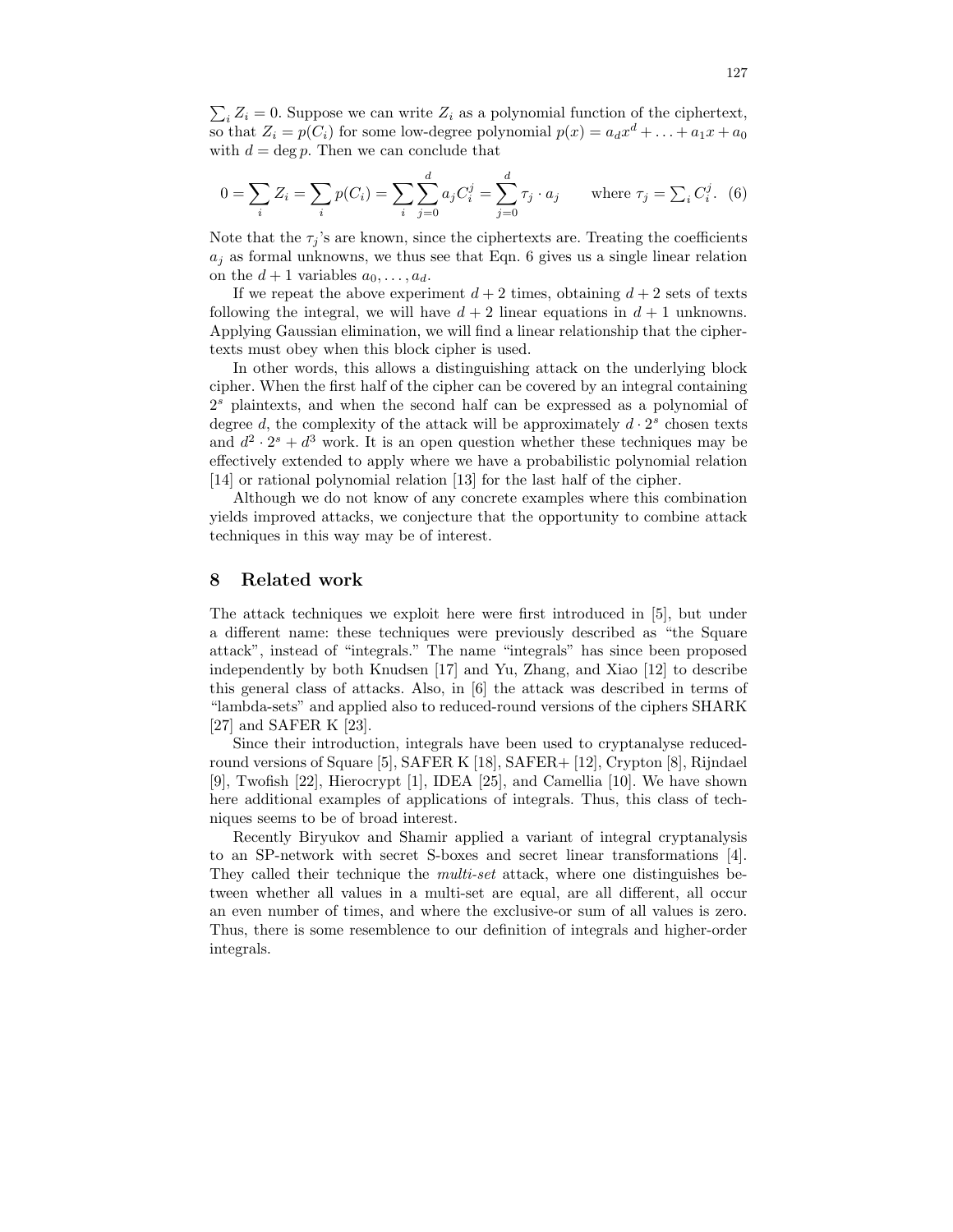# 9 Conclusions

In this paper we studied integral cryptanalysis, an attack which applies particularly well to block ciphers that use bijective components. The basic integral attack was introduced some years ago, but without a specific name attached to it. We argued that integral cryptanalysis is the obvious name for the attacks. A powerful extension, the higher-order integral, was given. These new attacks were applied to a range of ciphers. Also, a possible combination of integral cryptanalysis and the interpolation attacks was outlined. We believe that attacks based on higher-order integrals will find many applications in the future.

# Acknowledgements

We thank Ulrich Kühn for many helpful comments.

#### References

- 1. P. Barreto, V. Rijmen, J. Nakahara Jr., B. Preneel, J. Vandewalle, and H.Y. Kim. "Improved SQUARE attacks against reduced-round HIEROCRYPT". Fast Software Encryption 2001, Springer-Verlag, to appear.
- 2. E. Biham, A. Biryukov, A. Shamir, "Cryptanalysis of Skipjack reduced to 31 rounds using impossible differentials," In J. Stern, editor, Advances in Cryptology: EUROCRYPT'99, LNCS 1592, pp. 12–23. Springer Verlag, 1999.
- 3. E. Biham, A. Shamir, Differential Cryptanalysis of the Data Encryption Standard, Springer-Verlag, 1993.
- 4. A. Biryukov, A. Shamir, "Structural Cryptanalysis of SASAS, " Advances in Cryptology - EUROCRYPT 2001, LNCS 2045, Springer-Verlag, pp. 394–405, 2001.
- 5. J. Daemen, L. Knudsen, and V. Rijmen. The block cipher Square. In E. Biham, editor, Fast Software Encryption, Fourth International Workshop, Haifa, Israel, January 1997, LNCS 1267, pages 149–165. Springer Verlag, 1997.
- 6. J. Daemen, L.R. Knudsen, and V. Rijmen, "Linear Frameworks for Block Ciphers," Designs, Codes and Cryptography, Volume 22, No 1, 2001, pp. 65-87.
- 7. J. Daemen, V. Rijmen, "AES Proposal: Rijndael," AES Round 1 Technical Evaluation CD-1: Documentation, National Institute of Standards and Technology, Aug 1998.
- 8. C. D'Halluin, G. Bijnens, V. Rijmen, and B. Preneel. Attack on Six Rounds of Crypton. In L. Knudsen, editor, Fast Software Encryption, Sixth International Workshop, Rome, Italy, March 1999, LNCS 1636, pages 46–59. Springer Verlag, 1999.
- 9. N. Ferguson, J. Kelsey, B. Schneier, M. Stay, D. Wagner, and D. Whiting. Improved cryptanalysis of Rijndael. In B. Schneier, editor, Fast Software Encryption, 7th International Workshop, FSE 2000, New York, USA, April 2000, LNCS 1978, pages 213–230. Springer Verlag, 2001.
- 10. Y. He, S. Qing, "Square Attack on Reduced Camellia Cipher", ICICS 2001, LNCS 2229, Springer-Verlag.
- 11. I.N. Herstein, Topics in Algebra, 2nd ed., John Wiley & Sons, 1975.
- 12. Y. Hu, Y. Zhang, and G. Xiao, "Integral cryptanalysis of SAFER+", Electronics Letters, vol.35, (no.17), IEE, 19 Aug. 1999, p.1458-1459.